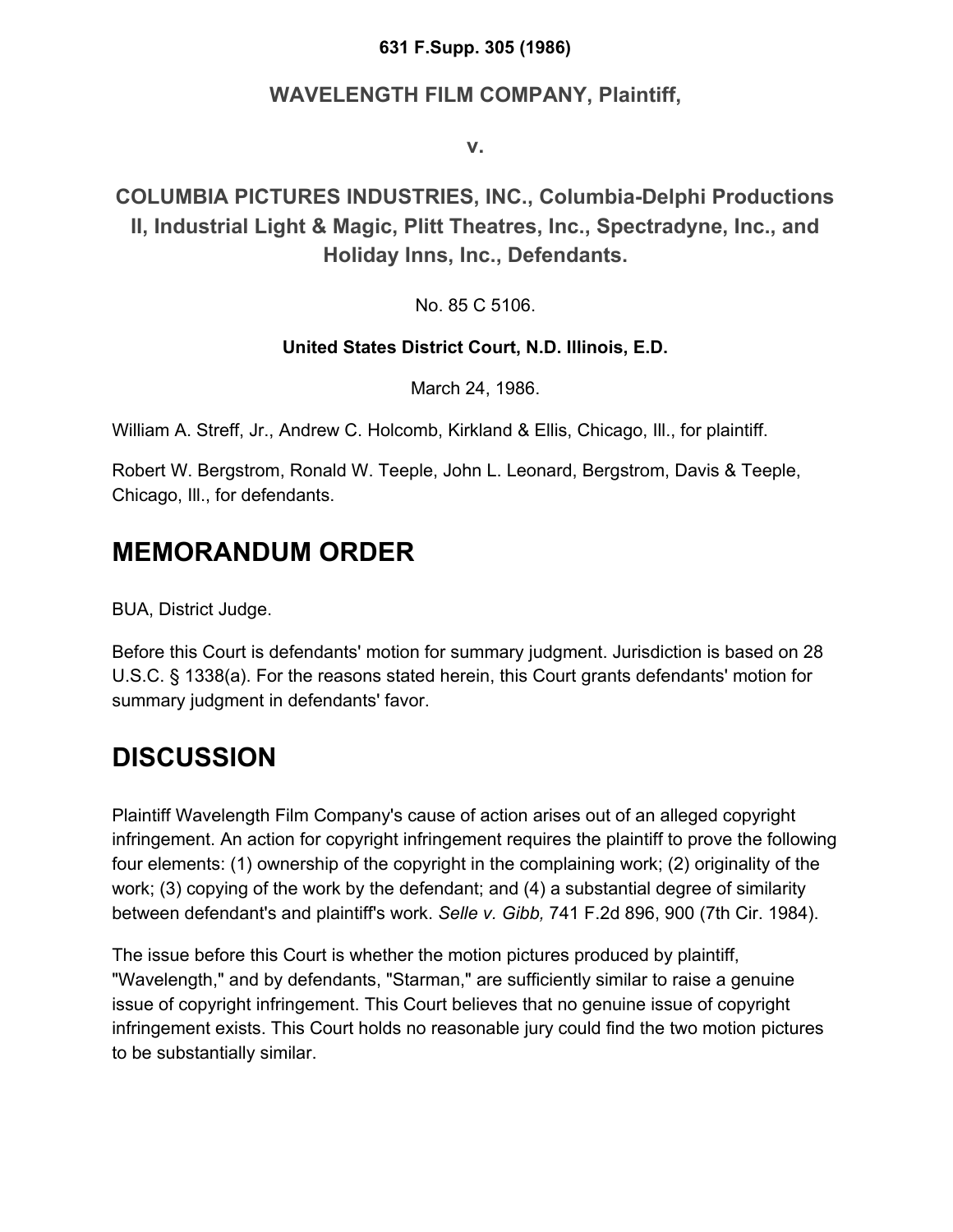It is well accepted that the purpose of summary judgment is to prevent an unnecessary trial where, on the basis of the pleadings and supporting documents, there remains no material issue of fact to be tried. *Kirk v. Home Indemnity Co.,* 431 F.2d 554, 559 (7th Cir.1970). Summary judgment is appropriate only if it appears that there is no genuine issue as to any material fact and that the moving party is entitled to judgment as a matter of law. *Fitzsimmons v. Best,* 528 F.2d 692, 694 (7th Cir.1976); Fed.R.Civ.P. 56(c). The burden is upon the moving party to show that there is no issue of material fact in dispute. All doubts as to the existence of an issue of material fact must be resolved against the moving party.

The issue of whether two motion pictures are substantially similar in a copyright action normally presents a factual issue that cannot be resolved by summary judgment. *Zambito v. Paramount Pictures Corp.,* 613 F.Supp. 1107, 1110 (E.D.N.Y.1985). However, summary judgment is appropriate when a court concludes either that any similarity between the works concerns only noncopyrightable elements or that no reasonable jury could find the works substantially similar. *Id.; Warner Brothers, Inc. v. American Broadcasting Companies, Inc.,* 720 F.2d 231, 240 (2d Cir.1983).

The test for substantial similarity is "whether an average lay observer would recognize the alleged copy as having been appropriated from the copyrighted work." *Smith v. Weinstein,* 578 F.Supp. 1297, 1302 (S.D.N.Y.1984). Before assessing whether a properly instructed jury would find two motion pictures substantially similar, this Court must review a few basic principles delineating the scope of copyright protection.

The courts have long agreed that a copyright protects only an author's original expression of an idea. The idea itself remains unprotected. *Id.* at 1301. In addition, a copyright affords no protection to so-called "scenes a faire." Scenes a faire consist of characters, settings, or events which necessarily follow from a certain theme or plot situation. *Reyher v. Children's Television Workshop,* 533 F.2d 87, 91 (2d Cir.1976).

Plaintiff contends a genuine issue of copyright infringement exists. Plaintiff presents 33 actionable similarities in the characters, setting, and action employed in expressing each film's theme. Defendants argue that any alleged similarities existing between the two works are either noncopyrightable "scenes a faire" or insufficiently similar to raise an issue of substantial similarity.

This Court need not discuss every alleged similarity in the two works. *Walker v. Time Life Films, Inc.,* 615 F.Supp. 430 (E.D.N.Y.1985). A brief discussion of the salient portions of plaintiff's argument is illustrative and sufficient to demonstrate the lack of similarity.

First, the alien characters in both motion pictures are portrayed differently. The age of the aliens differ in both films. In "Starman," the alien is a man approximately 35 years old. In contrast, the aliens in "Wavelength" are portrayed by children approximately nine years old. The number of aliens also differs in both films. The "Starman" alien is the only alien on earth, whereas the "Wavelength" aliens are three in number. The mode of alien communication differs in both films. The "Starman" alien speaks through his mouth like an ordinary man and can speak in 52 languages. However, the "Wavelength" aliens never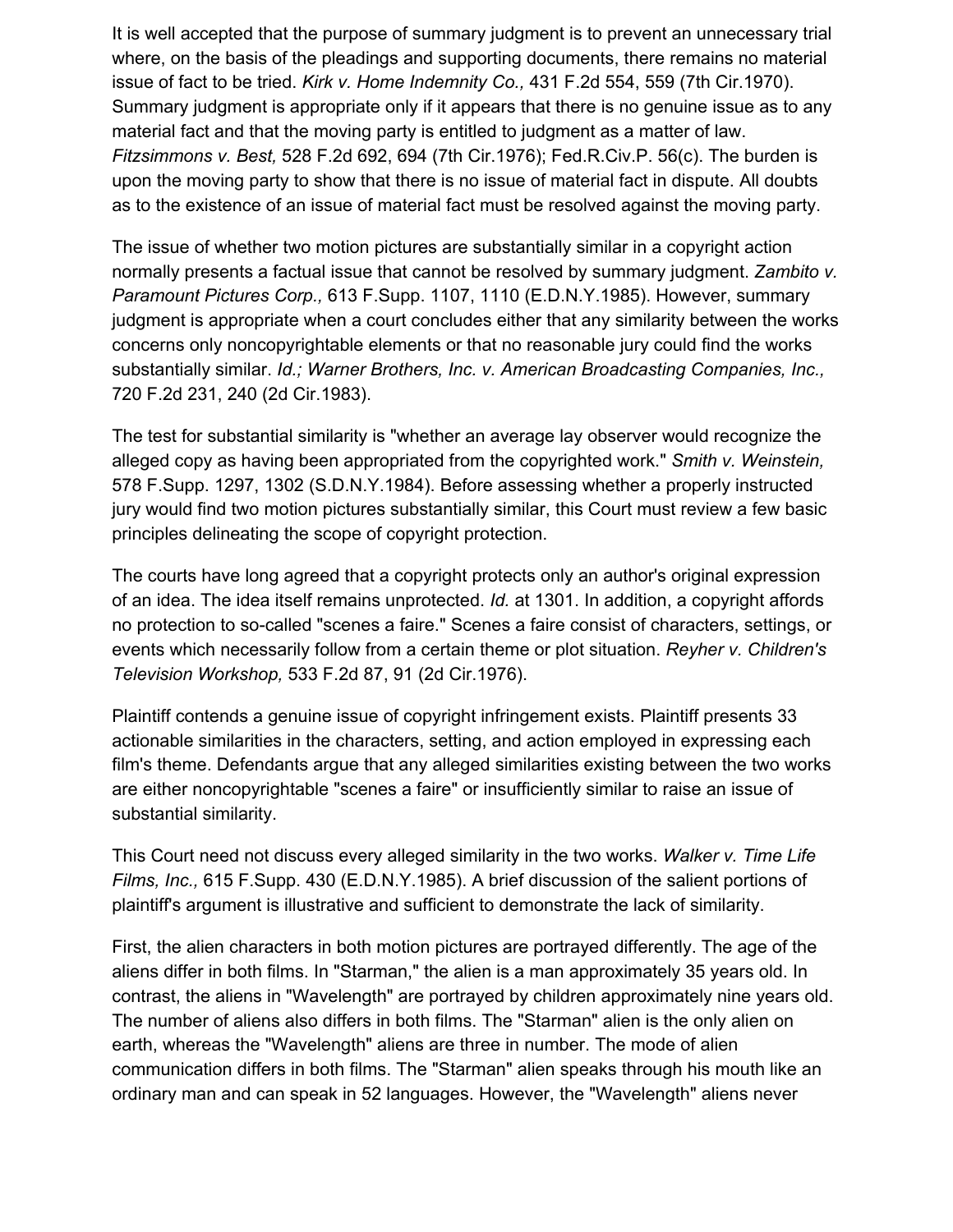speak; they communicate solely through mental telepathy. A review of plaintiff's claim of character infringement reveals that no jury could reasonably find the alien characters substantially similar.

Second, the aliens' relationship with the lead protagonists in each film is dissimilar. The "Starman" alien and the earth protagonist develop a mature love relationship. The "Starman" producer expresses an intimate, caring, and sexual relationship between the two characters. In sharp contrast, the "Wavelength" producer develops a parent-child relationship between the earth protagonists and the aliens. No intimate or sexual relationship exists between the protagonist earth people and the three youthful "Wavelength" aliens. The "Wavelength" earth people merely attempt to protect the aliens from the film's antagonist, the military, as a mother would protect her children.

Third, substantial similarity in the settings of the two works does not exist. Although the action in both films takes place in the United States, this similarity of locale is simply too insignificant to warrant copyright protection. All scenes in "Wavelength" are located in California, with the film ending in California's Mojave Desert. The "Starman" setting comprises half of the United States. The adventure begins in the deep woods of northern Wisconsin. Then, the "Starman" alien travels across the western region of the United States to his destination in Arizona.

Fourth, the aliens' disposition towards earth people differs dramatically in both films. The multiple "Wavelength" aliens murder numerous civilian and military personnel. These aliens "suck the energy and life" out of many earth people. In sharp contrast, the "Starman" alien restores life to a dead animal and to his dead earth lover, the protagonist. At no time does the "Starman" alien murder an earth person.

Finally, plaintiff argues that the spaceship that rescues the aliens from earth in each film is substantially similar. This Court disagrees. The similarities are limited to the spaceships' color and shape. In both films, the spacecraft was an orange spherical object. However, many of the special effects that accompanied each spherical object are different. For example, the "Wavelength" spaceship shot lightning bolts toward earth; whereas, the "Starman" spacecraft emitted a large beam of red light toward earth. The "Starman" spacecraft caused a snowfall effect in the Arizona desert. The "Wavelength" sphere had no such effect. In addition, only the "Starman" spacecraft had a Saturn-like ring of sparkling stars around the circumference of the sphere. Most importantly, the concept of a spherical spacecraft is not new or unique. Spherical objects have been portrayed as alien spaceships frequently in movies and magazine covers.

Upon close inspection, plaintiff's remaining claims of actionable similarity fall within the category of unprotectible "scenes a faire." "Scenes a faire" consist of characters, settings, or events which necessarily follow from a certain theme or plot situation. Plaintiff's theme is one of long standing: an alien trying to return home is pursued by hostile governmental authorities and rescued by friendly humans. The following characteristics are all indispensable elements to the treatment of this science fiction theme: an alien arrives on earth in a spaceship; all humans are afraid of the unknown alien; governmental authorities